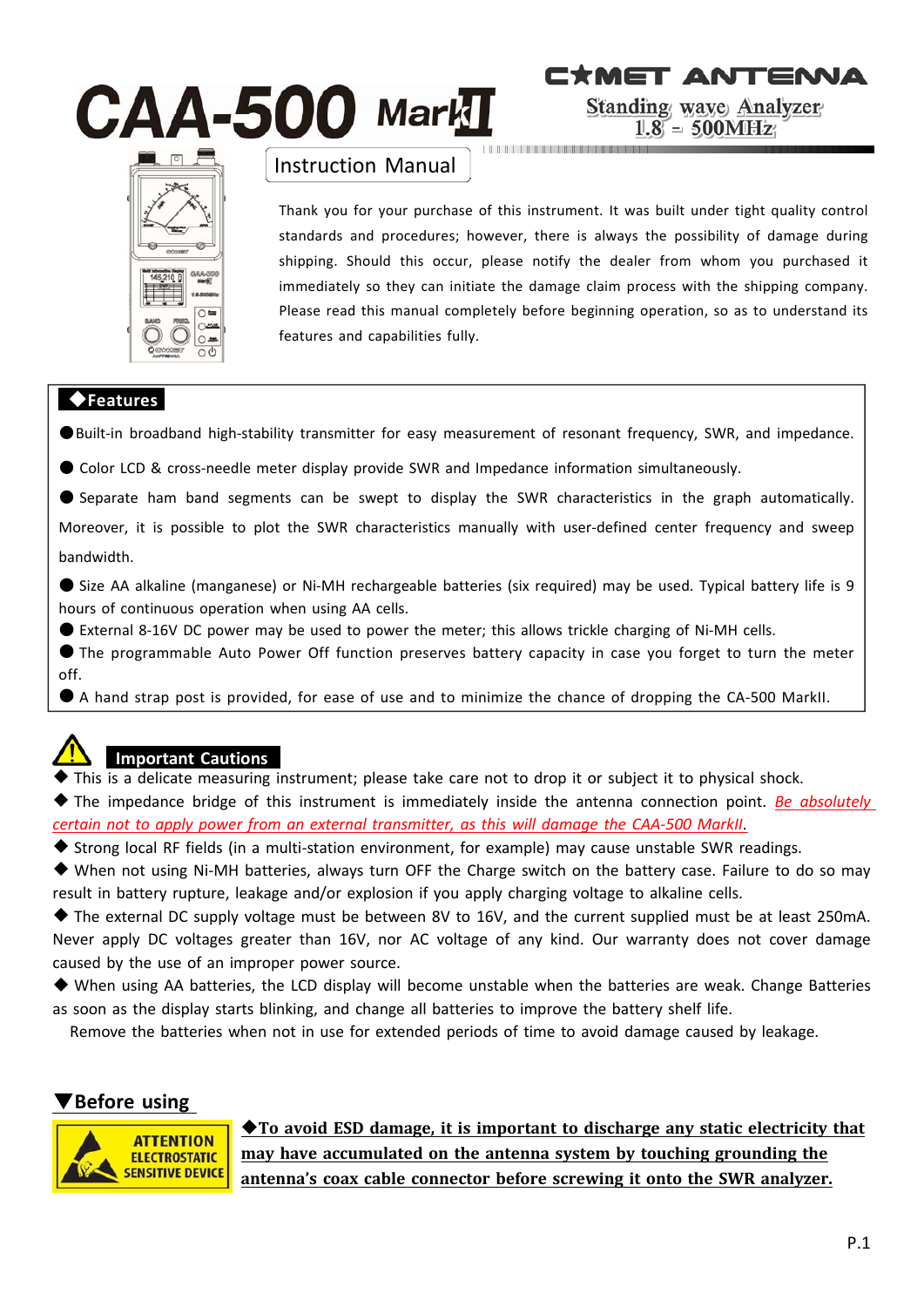#### **Panel/Case Parts and Descriptions**



 $\mathbb D$  Display Meter This Cross Meter displays both SWR and Impedance simultaneously.

② Multi‐function Display The color LCD (Liquid Crystal Display) shows frequency, amateur band, and SWR data (impedance (Z)/resistance (R)/reactance (X)), and also can provide a swept‐frequency SWR graph.

③ BAND Knob This knob is used to select the frequency band within the range 1.8 to 500 MHz. Clockwise rotation of this knob selects a higher frequency band. It is also used for setting of the APO (Automatic Power Off) function.

④ FREQ.Knob This knob is used to set the frequency within the selected amateur band. Clockwise rotation increases the frequency, while counter‐clockwise rotation lowers the frequency.

⑤ SWEEP/CENTER Button In the "Normal" mode, pressing this button starts an SWR sweep of the band.

・ When in the SWR Graph mode, pressing this button sets the current display frequency to be the center frequency of the graph. In this mode, rotate the (3)BAND knob to adjust the Sweep width; press the (6) A.P.OFF/WIDTH button to confirm. Now rotate the (4) FREQ knob to create and display the SWR plot.

⑥ A.P.‐OFF/BANDWIDTH Button In the "Normal" mode, press and hold in this button for three seconds to allow setting of the Auto Power Off feature's time interval. ・ In the "Manual" plot mode, pressing this button allows you to set the bandwidth of the SWR Sweep. • While in the "Manual" plot mode, pressing this button allows you to change the color of the SWR Graph.

 $\bar{\mathcal{D}}$  GRAPH ON/OFF Button Press this button to switch between the "Normal" mode and the SWR Graph modes.

⑧ POWERButton This is the main Power On/Off button for this device. Press once to turn the unit on, and again to turn it off.

 $\circled9$  RF Connectors These are the coaxial jacks used for connection to the coaxial cable. The left connector is an "M" ("UHF") type (used for 1.8‐300 MHz), while the right jack is Type N, used for 300‐500 MHz. Switching is automatic, based on the Band setting.

⑩ Hand Strap Mounting Bracket You may connect a commercially‐available hand strap here. As the diameter of the mounting hole is greater than 1 mm, a sturdy strap (highly recommended) may be attached.

 $\textcircled{1}$  External DC Power Terminal External DC (8-16V) may be connected here. The center pin is positive (+).

 $(12)$  Battery Case This is the housing for six AA cells. Please install them according to the inscription inside the case.

⑬ Charge Switch (Inside Battery Case) This is the switch for enabling/disabling trickle charging of Ni‐MH cells, if used.

### **When using Alkaline or similar batteries, be sure to set this switch to the OFF position. In the event of battery leakage, serious damage to this unit may occur if the switch is set to ON during use.**

(※) Trickle charging is useful to help maintain a full charge on your battery by compensating for the slight self-discharge that can occur even without a load being placed on the batteries

#### **Before You Start**

**This instrument has been calibrated with the unit being held** *horizontally***, with the meter facing up. The discussion below is an operating example; the parameters you set may affect the actual results.**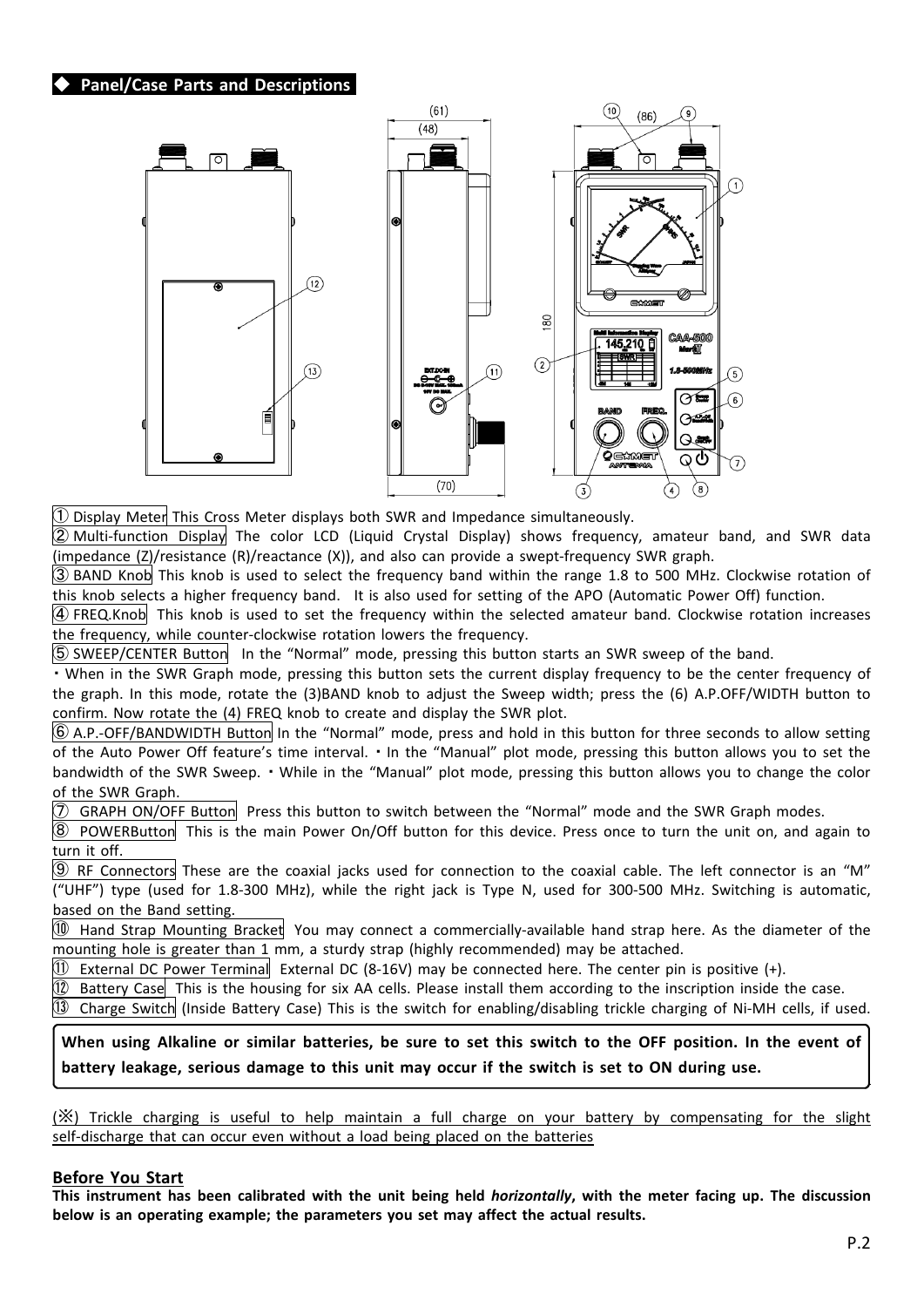**Always be sure that you connect your coaxial connector to the proper connector. If you are connected to the opposite connector, measurements will be impossible and if the wrong connector is used, damage to the jack may occur.**

#### **OPERATION**

It is helpful to review operation before commencing operation. Steps (1) and (3) may be omitted once you have verified that the unit is operating properly.

- $\odot$  Connect a 50-Ohm dummy load (not supplied) to the "M" ("UHF") jack.
- ② Press the POWER switch to turn the unit on in the Normal mode.



on the bar graph and numerically. Impedance (R, X) is also displayed numerically. Above 190 MHz, R/X do not appear.

※ 1 Note that not all the annotated amateur radio bands are available in all countries.

- ※ 2. If using Nickel‐Metal Hydride batteries, the battery status meter may never show "Full." You should recharge
	- the batteries once the Yellow indication appears. If using alkaline cells, replace when the Yellow indicator appears.

③ When connected to a 50‐Ohm dummy load, the SWR indication should be 1.1 or less. If so, the meter is performing correctly.

④ Perform measurements according to the discussion below.

#### ▼ **SWR Measurement**

● Connect the coaxial cable to the meter; use the shortest possible cable between the antenna and meter, as any cable between the antenna and meter can transform the measured impedance, and feedline loss can also cause the displayed SWR to be better than it actually is. See FAQ later.

● Set the BAND and FREQ knobs to the band and frequency to be tested on the antenna.

● You may now read the SWR and resistive value of impedance (OHMS) on the display. If there is a subtle difference between the mechanical and the LCD, the precision of the mechanical meter has priority.

#### **About the Reactance Display**

The display of impedance on the LCD includes both resistive (R) and reactance (X) indications. Note that the X display is absolute value, so the polarity (+ or ‐) cannot be viewed. Because of diminished accuracy, the numerical R and X displays do not appear above 190 MHz (but the impedance bar graph remains operational).

#### ▼ **Measurement of Antenna Resonant Frequency**

■ Connect the antenna to the appropriate antenna connector on the meter, using the shortest possible cable. If you use a long cable, the measurement will also include the effects of feedline loss, and impedance differences between the antenna system and coaxial cable will not show the actual antenna impedance.

■ While watching the frequency display, rotate the FREQ knob while observing SWR. If you rotate the FREQ knob to the point where the frequency no longer changes, change the Band to set a new range.

■ The frequency at which the minimum SWR is observed is the resonant frequency for the system.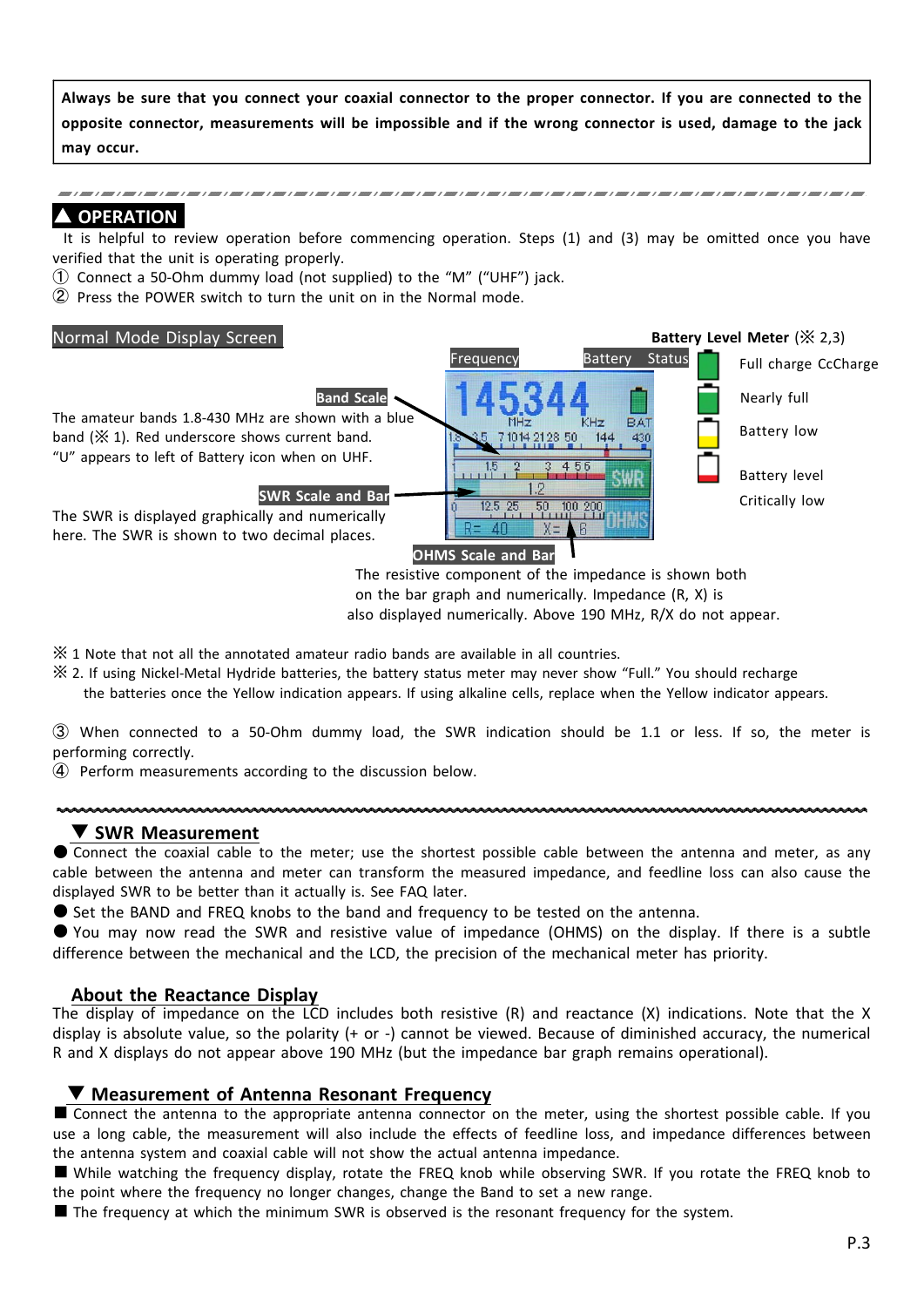Incidentally. . .

Because of stray inductance and capacitance, it is possible for the meter to show a "quasi" reson ant frequency. If the measured "resonant" frequency is different from what you expected, inspect your system for these possible issues, in addition to those mentioned previously.

## ◆ **Using the Graph Mode to Display SWR vs. Frequency**

There are two types of Graph mode on this meter. You may use a predetermined center frequency and bandwidth to perform an SWR sweep, and alternately you may set an arbitrary center frequency and bandwidth to perform a manual SWR sweep.

**Auto Sweep Mode** ("SWR" caption around center of Graph shown in Red )

1 . While in the Normal display mode, press the SWEEP/CENTER button to initiate an automatic sweep. The center frequency and sweep bandwidth will be based on the Band that is currently selected.

2 . While the Sweep is in progress, the "SWR" caption will blink. A band Sweep typically takes about 25 seconds to complete.

3 . Once the Sweep is completed, you may repeat the Sweep as many times as desired by just pressing the SWEEP/CENTER button again.

4 . To return to the Normal Mode, press the GRAPH ON/OFF button. Note that the FREQ and BAND knobs are disabled in the Sweep Mode.

**Manual Plot Mode** ("SWR" caption around center of Graph shown in Green)

1 . While in the Normal display mode, press the GRAPH ON/OFF button to enter the Manual Plot mode. A green "SWR" box will appear.

2 . The SWR Graph will now be displayed; use the BAND and FREQ knobs to set the desired center frequency for the manual SWR Sweep.

3 . Press the SWEEP/CENTER button.

The center frequency (rounded to three digits) will appear in the center of the Graph, and the Sweep Limits (left and right at bottom) will blink.

4.Use the BAND and/or FREQ knobs to set the Sweep bandwidth, then press the A.P.OFF button to confirm the setting.

・Because the BAND knob causes huge frequency shift, generally you will use the FREQ knob to set Sweep Limits.

- 5.After the setup is finalized, rotate the FREQ knob to perform the Manual Sweep. Gradual rotation of the FREQ knob allows precision measuring to be performed (minimum resolution 1 kHz).
- 6.If you press the AP‐OFF button during a Manual Sweep, the color of the plot will change (Red ‐> Blue ‐> Green ‐> Purple ‐> Orange ‐> Red. . .).
- 7.If you want to change the bandwidth in this mode, press the SWEEEP/CENTER button again.
- 8.To return to the Normal mode, press the GRAPH ON/OFF button.

**Note: You can not preserve the Graph data if you change Graph Modes**

**BA1**  $-2M$  $146$  $+9<sub>b</sub>$ 

**Auto Sweep Mode**



**Manual Plot Mode**

|                            | MHz | KHz | <b>BAT</b> |
|----------------------------|-----|-----|------------|
| 02/07/10<br>$\overline{2}$ |     |     |            |
| 1.5 <sub>z</sub><br>1M     |     | 146 | $+1h$      |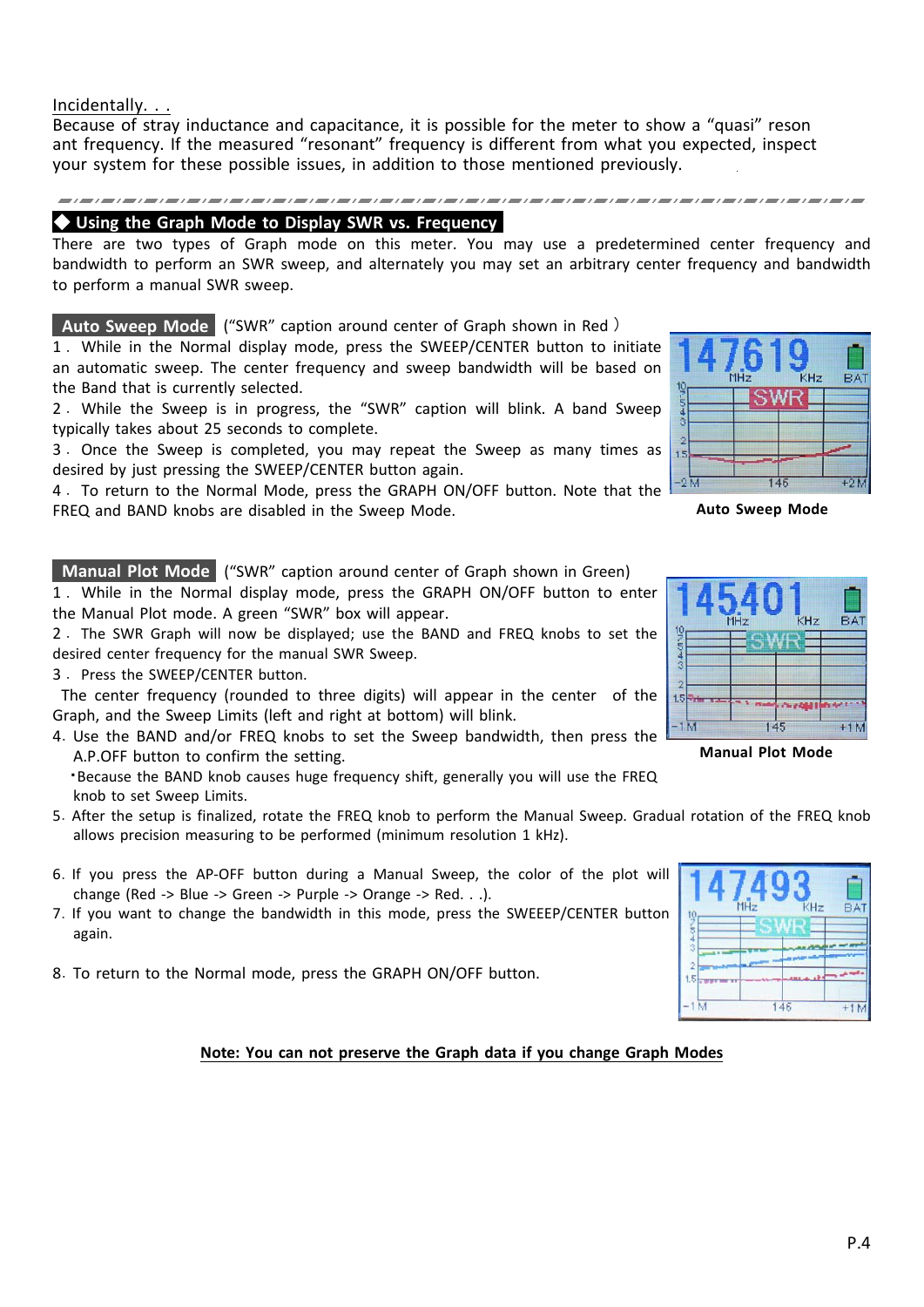#### ●**Setting the Auto Power Off Time**

■This procedure sets the Auto Power Off timer, to preserve battery life after meter inactivity.

In the Normal mode, press and hold in the A.P.OFF button for more than three seconds; the currently‐set Auto Power Off time will be shown on the display (factory default: 5 min.). Rotate the BAND knob to change the timer in one-minute increments  $(0 - 9 \text{ min.})$ . When done, press the A.P.OFF button momentarily.

●If the timer is set to 0 minutes, the Auto Power Off function will be disabled.

●When power is turned off, this setting will be saved.

Rotate the BAND knob to change the APO time.



・ Note that the meter will consider frequency change of less than 3% to be "inactivity" when counting down the Auto Power Off timer.

#### **Quick‐Reference Operation Chart**



## ●**Regarding the Charging and Use of Nickel‐Metal Hydride (Ni‐MH) Batteries**

・This meter can be used either with alkaline or Ni‐MH rechargeable batteries.

- ・If using Ni‐MH batteries, they may be trickle charged inside the case.
- ・To trickle charge Ni‐MH batteries, you must set the small slide switch inside the case (near the battery holder) to the CHARGE ON position. A small flat screwdriver is ideal for this purpose.
- ■When the battery level indicator changes from yellow to red, apply 12-14V DC to the DC IN jack to trickle charge the Ni-MH batteries. A full charge takes about 14-15 hours. Wait until the battery indicator shows yellow or red before charging, to avoid "charge memory" effect.
- ■Charging of Ni-MH cells can be done with as little as 11V DC, but it may take several dozen hours to achieve a full charge. If the DC voltage is above 14V, the batteries may charge, but their lifetime will be shortened.

・Trickle charging will occur, regardless of the setting of the meter's main Power On/Off Switch, if 12‐14V DC is present at the DC IN jack.

・The trickle charge current is very low, but we recommend that you turn off and disconnect the DC power source used for charging if you will be away from the unit for a long time.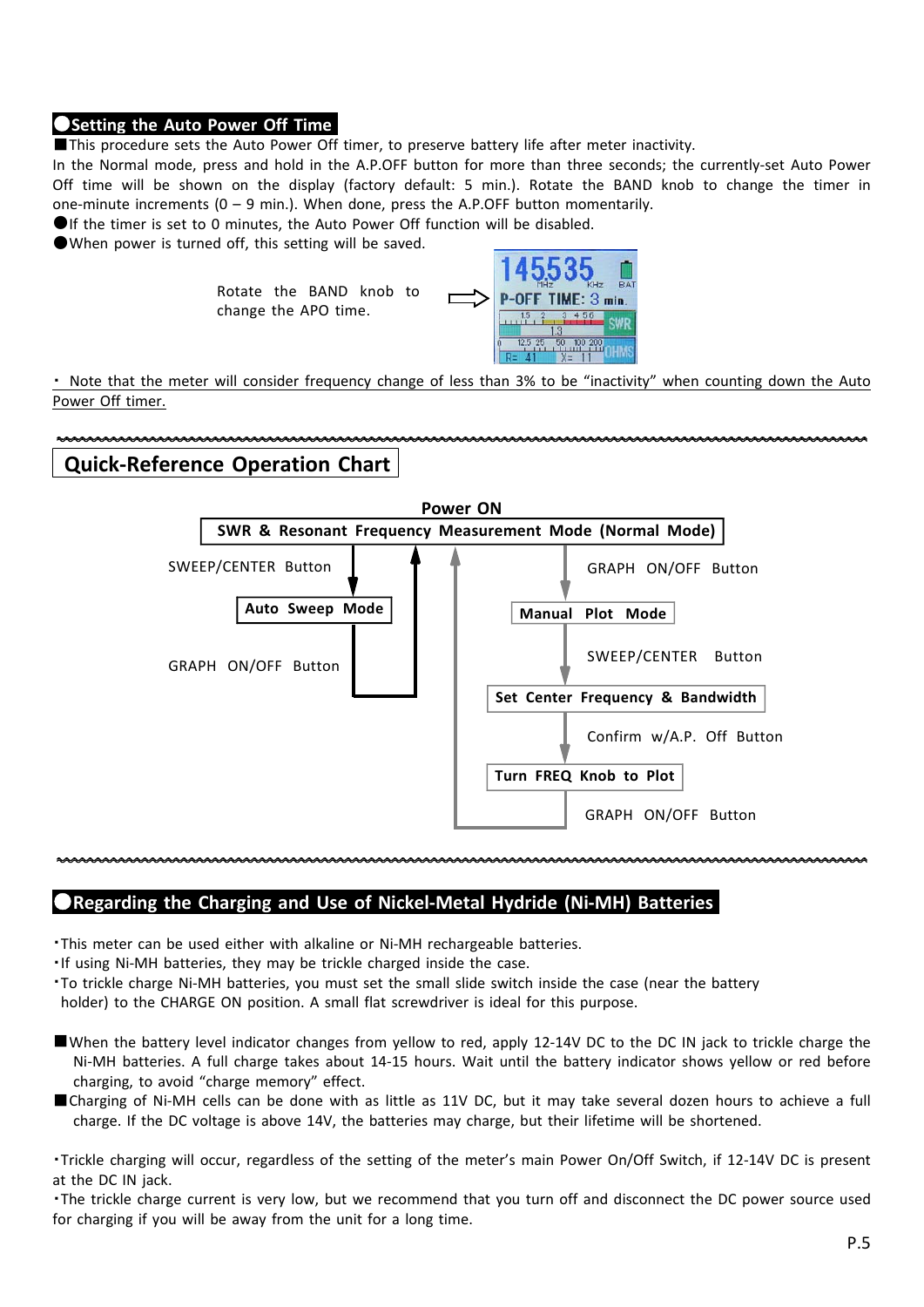

**Be certain to turn the charging slide switch to OFF when using alkaline cells! If you neglect to turn this switch off, and attempt to charge alkaline cells, battery leakage may occur, which can cause serious damage to this unit (not covered by our Limited Warranty). Also, do not use a combination of alkaline and Ni‐MH batteries, as damage can occur in case of an unexpected accident.**

## ●**About Error Messages**

If an error occurs during Sweep operation, an error message will appear at the top right. In this case, ER1 indicates that the frequency of interest could not be set.

Frequently, very strong local RF fields can cause erratic meter operation and/or incorrect SWR readings. Try to eliminate the strong RF fields and try again.

If ER1 appears even with no antenna connected, there may be an internal malfunction in the meter. Contact your dealer for repair assistance.



#### **Flash Dara Recovery Procedures**

1 . Press and hold in the GRAPH ON/OFF key; while holding it in, press the POWER key to turn on the CA‐500 MarkII.

・Release the GRAPH ON/OFF key when prompted.

・The version number for the unit's firmware will; now appear on the LCD.

2. Now press the GRAPH ON/OFF key. [BAND A] will be displayed.

3 . Press the GRAPH ON/OFF key again. [AUTO: 1] will be displayed. ・Set the FREQ knob to the center of its range. ・Do not move the FREQ knob hereafter during this procedure.

- 4.Press the CENTER key. An automatic adjustment process will begin; you will notice a number incrementing upward.
	- 5 . After about two minutes, [COMP: 35 will be displayed. The procedure is now complete.











ALITO

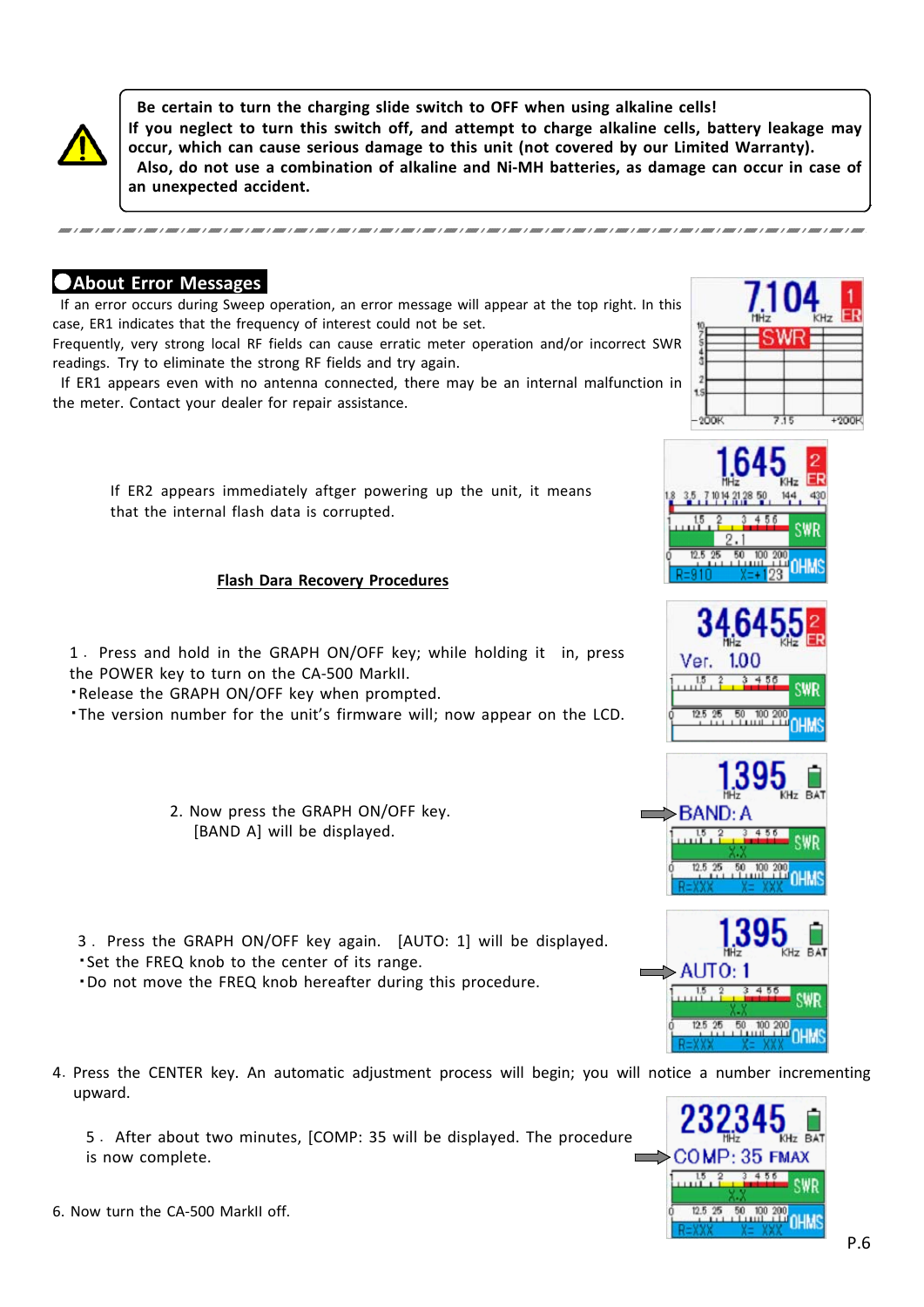## FAQ –Frequently Asked Questions‐ (Before Contacting Us)

#### **Q. When the antenna connected, the resonant frequency appears shifted or there is no SWR dip.**

Ans. On an antenna not requiring radials, the case of this unit is the "ground" and it is possible, due to common mode current flow or other reasons that the meter may be situated in a position that causes radically unusual readings to occur. Try to relocate the meter as close to the antenna as possible to see if this eliminates the problem (holding the meter in your hand is often sufficient to suppress common-mode current).

#### **Q. Even with a known 50‐Ohm impedance, the SWR does not indicate a low value.**

Ans. The impedance that you are viewing is an absolute value that also contains a reactance. It is possible to have the meter show 50 Ohms of impedance without a 1:1 SWR.

Try to get the reactance as close to zero as possible; in this instance, with a total impedance of 50 Ohms and nearly zero reactance, the SWR will be 1:1 (ideal situation).

In this MkII version, a reactance display has been added. Because it shows the absolute value of reactance (no "+" or"‐ "), you cannot initially tell if the reactance is capacitive or inductive. Generally, if the impedance is capacitive ( ‐ ), then making the antenna shorter (in the case of a dipole or Yagi driven element) will cause the reactance to increase. If the impedance is inductive  $( + )$ , making the antenna longer will cause the reactance to increase.

#### **Q. At what point do I want to use a cable for attachment to the antenna?**

Ans. To get the most accurate reading of the impedance, the meter should be either immediately at the feedpoint for the antenna (often impossible) or connected via an integer multiple of a half wavelength of cable at the frequency being measured. However, feedline loss may affect the results even in this case, so you will not see the antenna performance alone, but rather the antenna + cable system performance.

When computing a half-wavelength cable, the velocity factor of the cable must be included. For example, the velocity factor of RG‐213 type coax is typically 67%. So for 14 MHz this is 492 x 12 (for inches) = 5904 divided by 14 (MHz)  $\times$  0.67 = 421.71 inches (including velocity factor).

Depending on the cable diameter and attendant losses, the use of cable lengths in excess of 30m (about 100') may yield inaccurate readings, due to the very low power of this unit.

#### **Q.Is it possible to connect to the "M" ("UHF) and "N" (Type N) jacks simultaneously?**

Ans. Because the jacks are automatically switched, according to the frequency in use, there is no way that both jacks may be used simultaneously (the opposite connecter cannot be used in case of an incompatibility).